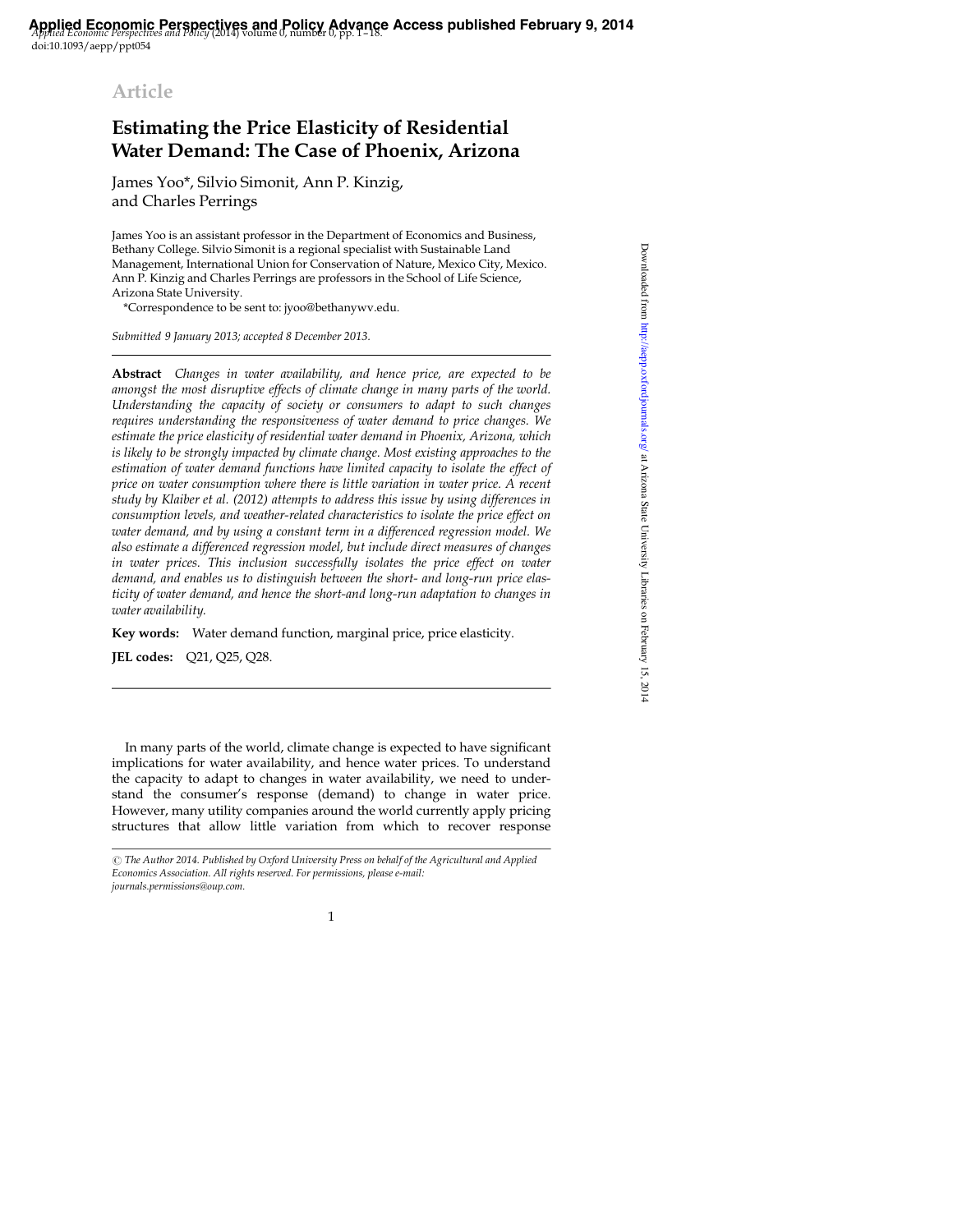measures. In this paper we apply a method for estimating the price elasticity of water demand under simple block pricing in Phoenix, Arizona, where climate change is expected to have particularly severe impacts on both water demand (through its effects on mean temperatures) and supply (through its effects on mean precipitation).

The City of Phoenix is located at the northern edge of the Sonoran Desert, and is projected to experience increased mean temperatures and decreased precipitation as a result of climate change (Natural Resources Defense Council 2011). This is expected to increase water demand, and to decrease freshwater supply over the next few decades. At the same time, many of the non-temperature drivers of water demand are expected to increase. In the 2000s, the population of the Phoenix Metropolitan Area grew by around 35%, and while the rate of growth slowed during the 2008 recession, it is expected to continue at similar rates in the 2010s (Census 2010). These trends are likely to affect water prices. Reduced supply is likely to induce substitution between surface water and groundwater withdrawal, thus increasing the cost of water. Continued population growth, all things being equal, will increase water demand. As a result, policy makers and water providers are both concerned with finding ways to assure the long-term sustainability of water use.

A variety of water conservation policies have already been tested in Phoenix, including the revision of pricing structures to manage demand (Campbell 2004; Balling and Gober 2006). The design of demand management policy does, however, depend on an understanding of how water use responds to changes in water price. The price elasticity of water demand may be obtained from water demand functions that describe water consumption as a function of price, climate, demographic and housing characteristics, and time. In this study we estimate a residential water demand function for the City of Phoenix between 2000 and 2008.

The City of Phoenix operates a simple two-block pricing structure in which the only variation in price is seasonal. This makes it difficult to isolate the impact of price on water demand. Recent efforts to counter this problem have estimated the effect of price on water demand via the constant term in a regression model of the effect of non-price variable on changes in water consumption between two periods (Klaiber et al. 2012). This is a reasonable approach where the model is complete except for price effects. If the model is not complete, however, the constant term may be expected to change with the inclusion of other variables. In our study we similarly use differences in consumption levels between two dates as a measure of demand, but we also control for weather and other factors affecting water demand, and we include direct measures of changes in water prices. We also consider a long enough time series of inter-annual differences in consumption to estimate the own-price elasticity of water demand both in the short run (over two years) and in the longer run (over eight years). To preview our results, we find that a demand function including a direct measure of price provides a better fit to the data than a model using the intercept as a price effect. Consistent with previous results, we also find that the long-run price elasticity of demand is larger than short-run elasticity, and that lower income households (typically low water users) are more responsive to changes in prices than higher income households.

The paper is structured as follows. The next section reviews recent studies of water demand. This is followed by a description of our first-difference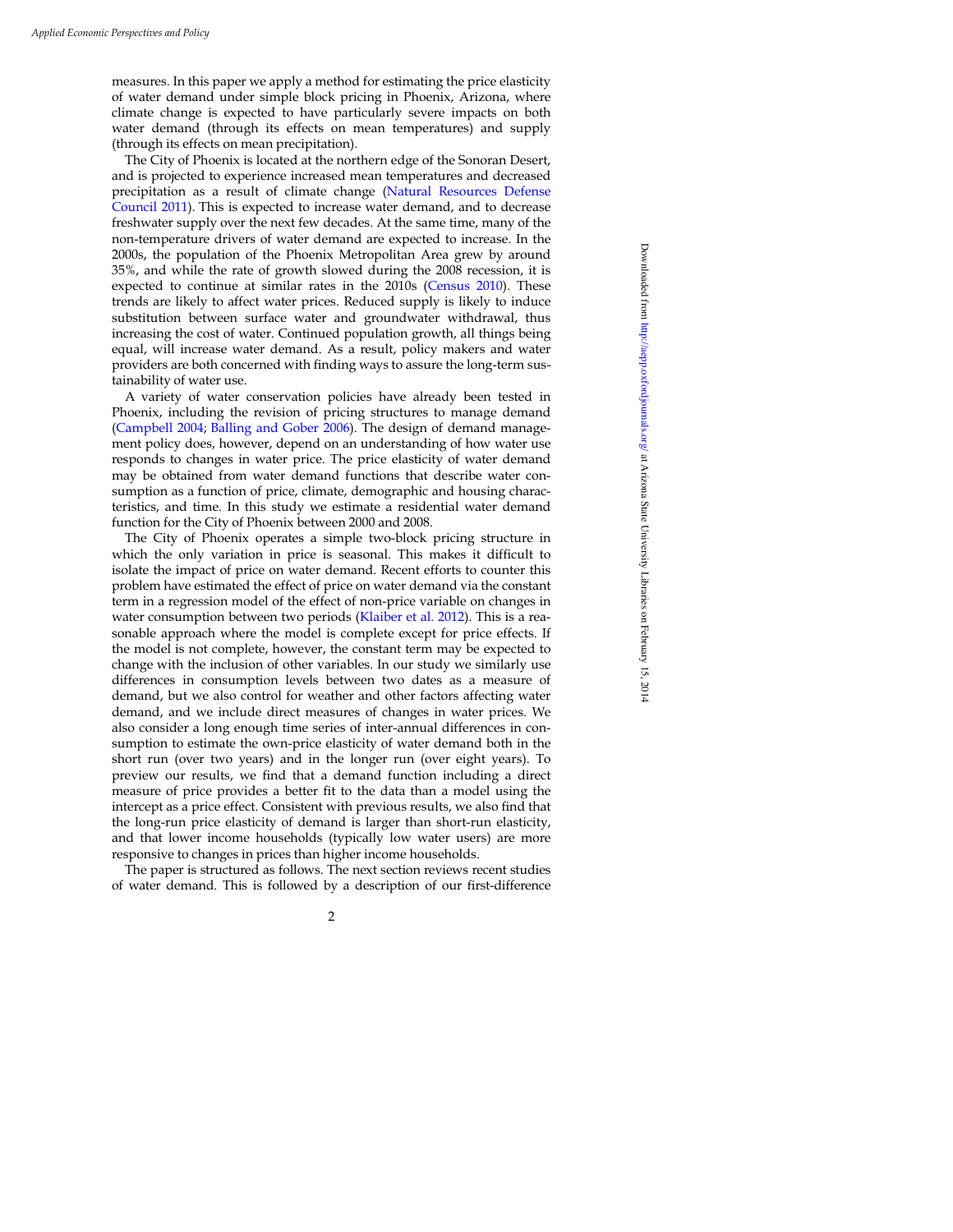model, and the data used to calibrate it. Section 4 presents our results, and we conclude with a summary and a discussion of the implications for policy.

## Water Demand Models

Since the pioneering study by Gottlieb (1963), residential water demand has been extensively investigated by economists in many different contexts, including France (Nauges and Thomas 2000; Nauges and Thomas 2003), Germany (Schleich and Hillenbrand 2009), Italy (Mazzanti and Montini 2006), Spain (Martinez-Espineira 2002; Martinez-Espineira 2007), and the United States (Hewitt and Hanemann 1995; Olmsted, Hanemann, and Stavins 2007; Pint 1999; Gaudin 2006). Espey, Espey, and Shaw (1997), Worthington and Hoffman (2008), and Dalhuisan et al. (2003), in their surveys of residential water demand studies, explored the factors found to affect the price elasticity of demand. Espey and Shaw (1997) noted that price elasticity estimates ranged widely from -0.02 to -3.31, with an average of -0.51, and Worthington and Hoffman (2008) found that price elasticity estimates range from -0.5 to 0 in the short run, and -0.5 to -1 in the long run. Further, Dalhuisan et al. (2003) found that average price elasticity estimates are -0.41, with a standard deviation of 0.86. Among the studies these authors examined, approximately 90% of the price elasticity estimates fell between 0 and -0.75. A later review of the residential water demand literature by Arbues, Garcia-Valinas, and Martinez-Espineira (2003) considered differences in the specification of water demand models, and paid particular attention to the selection of variables, the choice of the functional form, types of data, and type of price specification. These authors found that the magnitude of price elasticity estimates varied both with the econometric techniques applied, and the type of data used (panel versus cross-section data, or aggregated versus individual-level water consumption data).

Although the price elasticity estimates vary case by case, there are two general conclusions that may be drawn from the existing literature. First, water demand is generally price inelastic. This is because water expenditure generally constitutes a relatively small proportion of a consumer's total expenditure, and there are few substitutes for residential water. Second, the long-run elasticity is larger than the short-run elasticity. Water consumers have fewer options for switching between high and low-use residential water use options in the short run. In the longer run, consumers have more options for substituting towards less water-intensive appliances, and for altering their landscaping from lawns to drought-tolerant plants (Omlstead and Stavins 2006). Another factor is that it takes time for consumers both to register changes in water costs, and to identify the factors in water use that determine costs (Martinez-Espineira 2007).

Both water demand model specification and the econometric techniques used to estimate demand functions have gone through several phases of development. Initially, concern was focused on whether to use marginal or average price as a price variable in estimated water demand functions, with some studies suggesting that price elasticity tended to be biased upwards when marginal price changes were used (Billing 1980). Later, following Nordin (1976) and Taylor (1975), researchers included both marginal price and a variable measuring the difference between the total water bill and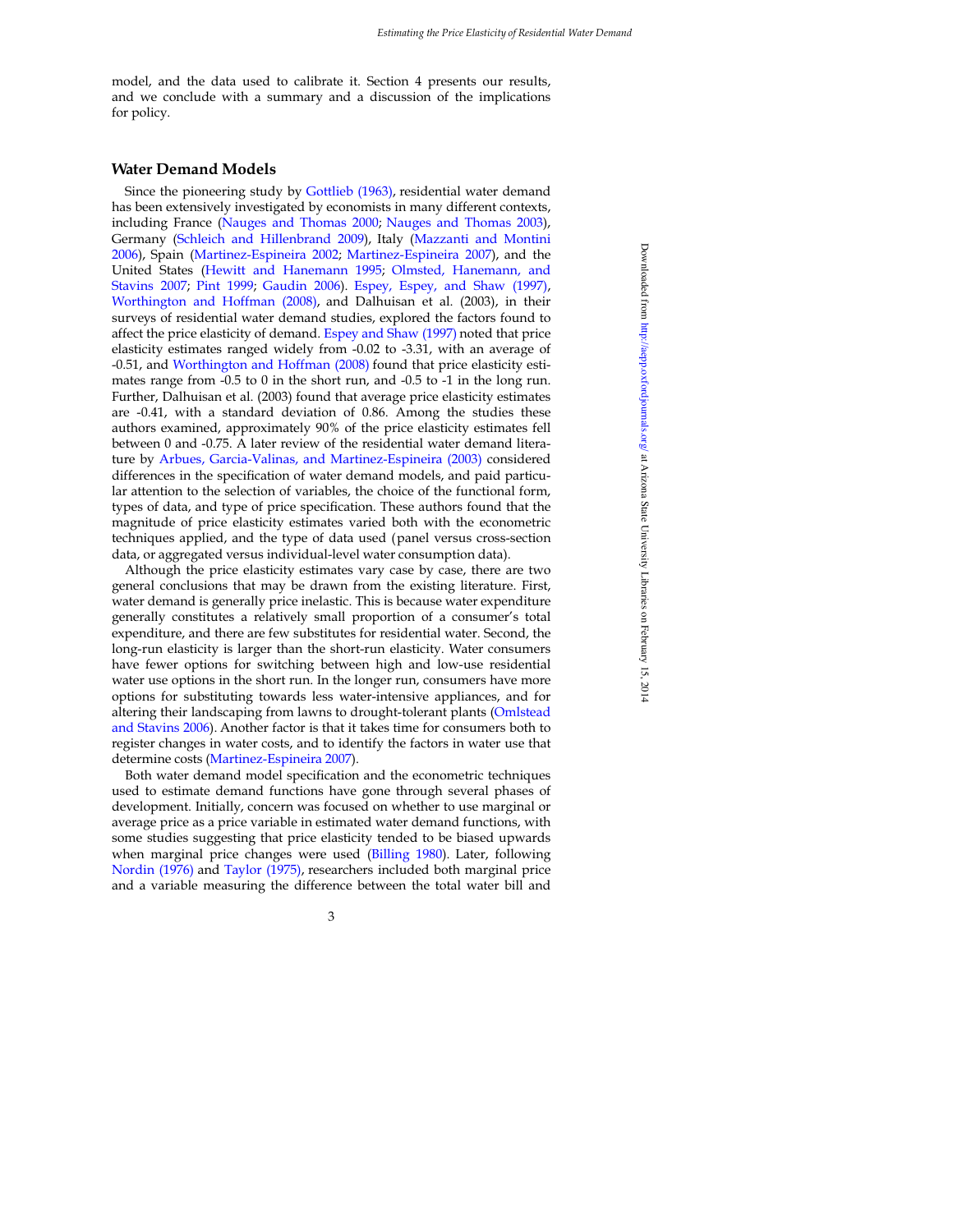what would have been paid if all units of water were charged at the marginal price. This difference variable was intended to capture the income effects of multiple block pricing structures. However, Arbues, Garcia-Valinas, and Martinez-Espineira (2003), in their broad survey of water demand literature, indicated that the choice of price variable had not significantly affected the price elasticity estimates.

Most studies have used conventional regression methods such as ordinary least squares, 2- and 3-stage least squares, and time series analysis to estimate the price elasticity of residential water demand. There are, however, aspects of water markets that complicate the choice of estimation method. About one-third of U.S. residential water users face increasing block prices (IBPs) where marginal prices of water increase with the quantity demanded. Under block pricing, consumers face a two-stage choice. First, they choose the block of consumption in a discrete choice fashion; they then choose the quantity of water consumed within the block. Most early studies omitted the first-stage choice from the estimation procedure, and modeled consumption within the block directly. Later studies employed a discrete continuous choice (DCC) model to handle block choice in the block pricing structure directly.

The DCC model was initially applied to the study of labor supply (Hausman 1985; Burtless and Hausman 1978), and was introduced to the study of residential water demand by Hewitt and Hanemann (1995), followed by Pint (1999). Initially, the elasticity estimates generated by these studies fell in the range of {-1,-2}, which is far beyond the upper bound of what had been found in previous studies. Later studies, using broadly representative and highly detailed individual level water consumption data, found the price elasticity obtained from the DCC model to be closer to estimates from previous studies (Olmsted, Hanemann and Stavins 2007). Nevertheless, there are limitations to the DCC model. Using the model to estimate the effect of price using data from a single water provider is problematic if the price schedule is stable over time, and there is insufficient variation from which to isolate the effect of a change in price. In addition, price changes under block pricing are often confounded with demand shocks, as consumers face higher prices because they consume more water.

Recently, Nataraj and Hanemann (2011) introduced an experimental approach called regression discontinuity design, to estimate the response to an increase in marginal price by exploiting the introduction of a third price block in Santa Cruz, California. These authors found the price elasticity of demand to be approximately -0.12, which falls at the low end of previous estimates. Building on their study, Klaiber et al. (2012) employed an experimental approach to estimate water demand in the Phoenix area by using the constant term in a first-differenced regression model of changes in water consumption between two periods as a proxy for the effect of price changes. This study used household-level water consumption data, and exploited the order statistics for these consumption data to estimate the price response for different levels of water use. These authors found that larger water users were less sensitive to price, and that all users were less sensitive to price in summer than in winter. While the study is an innovative attempt to isolate the price effect under a single water provider, it does potentially suffer from omitted variable bias. If the constant term in such a model varies with the addition or deletion of other variables, it is desirable to include a more direct measure of prices.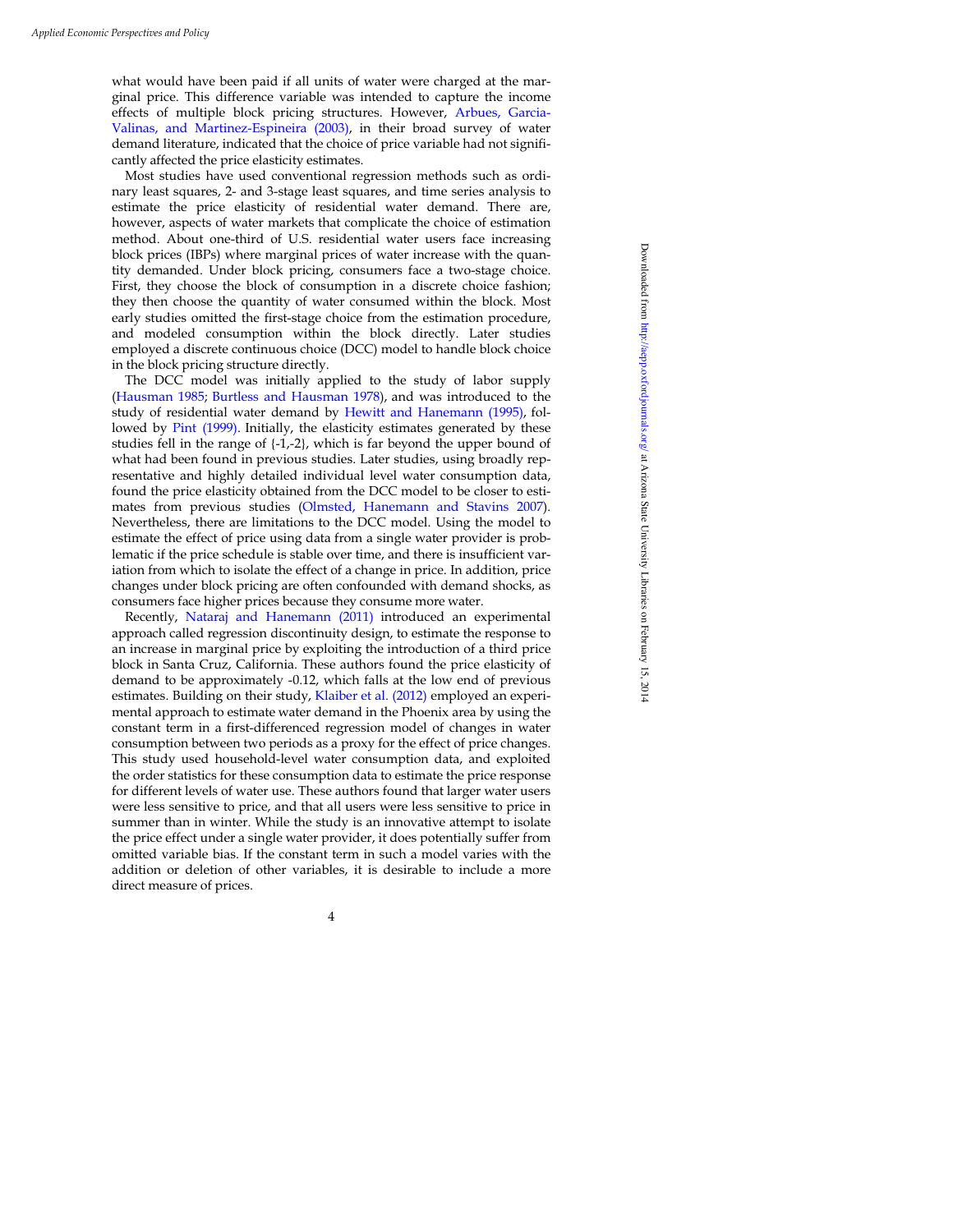## Data and Methods

Most water providers in the Phoenix Metropolitan Area operate a multiple block pricing structure (see table 1). The City of Phoenix itself operates a flat, two-block structure. This means that there is no variation in marginal price of water other than the variation across different seasons (low, medium, and high water use seasons) within a year. Since higher water users also face higher marginal prices, the possible endogeneity of the water price makes it hard to isolate the effect of price on demand. To address this problem, we constructed a first differenced regression model of the kind applied by Klaiber et al. (2012) to estimate water demand responses to inter-annual changes in marginal prices.

The basic residential water demand function takes the form:

$$
Q_{ijt} = \alpha_0 + \alpha_1 P_{jtb} + F(Z_{it}) + W(R_{jt}) + u_{ijt}
$$
\n<sup>(1)</sup>

where  $Q_{ijt}$  is aggregate water consumption in census block (or household) *i* in the month *j* of year *t*. The variable  $P_{jtb}$  is the marginal price in the month *j* 

Table 1. Water Rate for a Single-family Residence in Major Arizona Cities

| Water<br>Provider | <b>Type of Rate</b><br><b>Structure</b> | <b>Monthly service</b><br>charge | Volume charge<br>(Price per 1,000<br>Gallon)                                                                                  |
|-------------------|-----------------------------------------|----------------------------------|-------------------------------------------------------------------------------------------------------------------------------|
| <b>Buckeye</b>    | Increasing block rate<br>(5 Blocks)     | \$12.70                          | \$2.2-0 to 6,000 gallon<br>\$3.10-6,001 to 10,000<br>\$5.30-10,001 to 15,000<br>\$7.95-15,001 to 30,000<br>\$8.18-over 30,000 |
| Chandler          | Increasing block rate<br>(3 Blocks)     | \$8.21                           | \$1.00-0 to 3,000 gallon<br>\$1.49-3,001 to 10,000<br>\$1.65- over 10,000                                                     |
| Mesa              | Increasing block rate<br>(3 Blocks)     | \$11.48                          | \$2.30-0 to 12,000<br>gallon<br>\$3.45-12,001-24,000<br>3.86-over 24,000                                                      |
| Peoria            | Increasing block rate<br>(4 Blocks)     | \$14.16                          | \$1.49-2,000 to 5,000<br>gallon<br>\$2.69-6,000 to 10,000<br>\$3.24-11,000 to 25,000<br>\$3.85-over 26,000                    |
| Phoenix           | Flat rate, high month<br>season         | \$4.64                           | $$3.51 - all$ use over<br>7,480                                                                                               |
| Scottsdale        | Increasing block rate<br>(3 Blocks)     | \$11.25                          | \$1.80-0 to 7,500 gallon<br>\$3.35-7,501 to 39,000<br>\$4.60-over 39,000                                                      |
| Tucson            | Increasing block rate<br>(4 Blocks)     | \$5.62                           | \$1.39- -0 to 11,220<br>\$5.13-11,221 to 22, 440<br>\$7.25-22,441 to 33,660<br>\$9.90-over 33,660                             |
| Yuma              | Increasing block rate<br>(3 Blocks)     | \$15.68                          | \$1.42-0-7,480 gallon<br>\$1.52-7,481 to 22,440<br>\$1.75-over 22,441                                                         |

Source: Water Resource Advocate, 2010.

5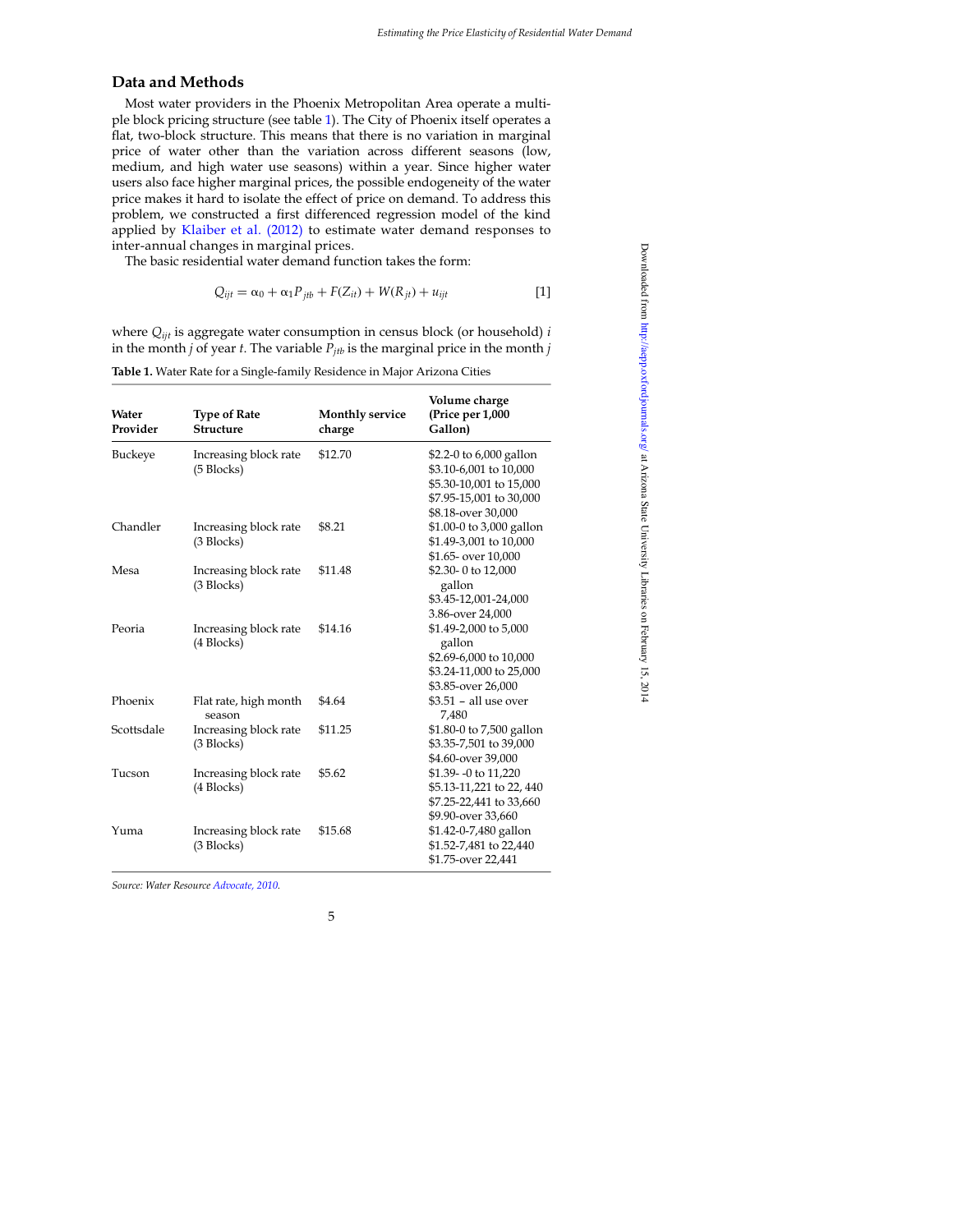of year t in the  $b^{th}$  block,  $F(Z_{it})$  is a function describing the effect of demographic or housing characteristics  $Z_{it}$ , and  $W(R_{it})$  is a function describing the effect of temperature or precipitation in the month  $j$  of year  $t$ . Variable  $u_{ijt}$ are unobserved errors not captured by the model. We estimated two differenced versions of the basic water demand function. The first differenced version specified that the change in water consumption is a function of the change in prices, weather-related characteristics, and dummy variables to capture the impact of water-intensive features of residential properties, and treated the constant  $\gamma_0$  as the price effect (proxy) on water demand:

$$
Q_{ijt+T} - Q_{ijt} = \gamma_0 + \gamma_1 (F(Z_{it+T}) - F(Z_{it})) + \gamma_2 (W(R_{it+T}) - W(R_{it})) + \gamma_3 D_{pool} + \gamma_4 D_{value} + u_{ijt+T} - u_{ijt}.
$$
 [2]

The price elasticity of demand in this case was then calculated as:

$$
\varepsilon_{cons} = \frac{\gamma_0}{(P_{jtb+T} - P_{jtb})} \frac{P_{jtb+T}}{Q_{ijt+T}}
$$
 [3]

where  $P_{itb}$  is the marginal price at the base year, and  $P_{itb+T}$  and  $Q_{it+T}$  are marginal price and water consumption at the year that the change was made. Since we found the constant term in equation (2) to be unstable and to vary significantly depending on which sets of explanatory variables were included, we estimated a second differenced version of the basic water demand function that included the change in prices, weather-related characteristics, and dummy variables related to water-intensive features of residential properties:

$$
Q_{ijt+T} - Q_{ijt} = \beta_0 + \beta_1 (P_{jtb+T} - P_{jtb}) + \beta_2 (F(Z_{it+T}) - F(Z_{it}))
$$
  
+  $\beta_3 (W(R_{it+T}) - W(R_{it})) + \beta_4 D_{pool} + \beta_5 D_{value} + u_{ijt+T} - u_{ijt}$  [4]

With this direct measure for the price effect,  $\beta_1$ , the price elasticity of demand was calculated as follows:

$$
\varepsilon_{\text{Pr}ice} = \beta_1 \frac{P_{jtb+T}}{Q_{ijt+T}}.
$$

at A riz o n a State U niv e r sity

http://aepp.oxfordjournals.or

Downloaded from http://aepp.oxfordjournals.org/

ownloaded from

Libraries on February 15, 2014

The data comprised water consumption records associated with 312 census tracts served by the Phoenix Water Services Department. To avoid the problems caused by changes between consumption blocks, we selected census tracts where there were no block switches in water consumption from second (high consumption) to first (low consumption) block, or vice versa, between two years. Since more than 95% of household water consumption falls in the second block, and since this did not change in our selected time period, the restriction had little effect on the sample size.

Figure 1 shows the boundary of census tracts within the City of Phoenix. Water data are provided in units of one-hundred cubic feet (CCF). In theory, estimating residential water demand using micro household-level data would be preferred (Schefter and David 1985; Saleth and Dinar 2000; Klaiber et al. 2012). However, this requires a great deal of private information that is not generally in the public domain (which is why micro-level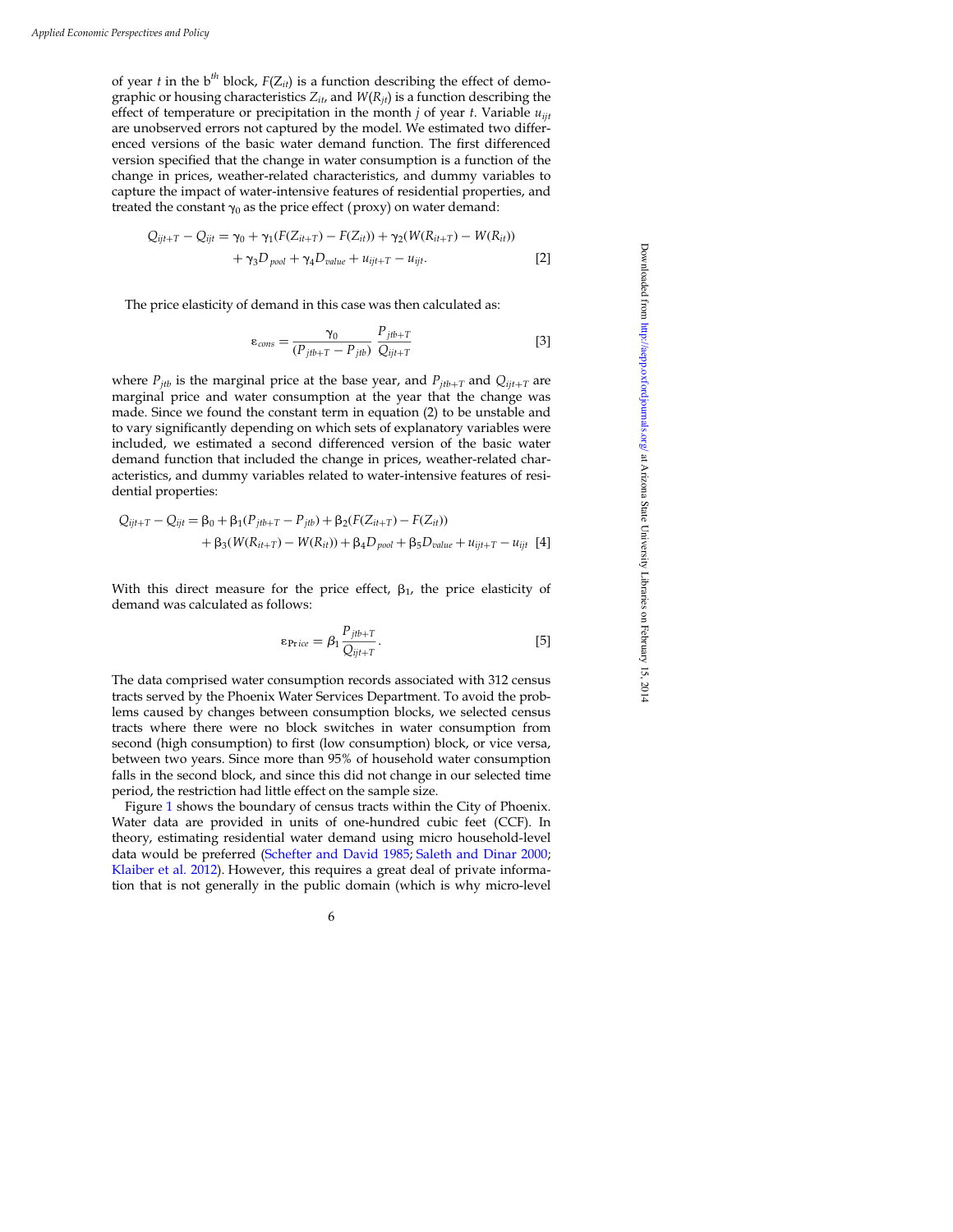at A riz o n a State U niv e r sity

http://aepp.oxfordjournals.or

Downloaded from http://aepp.oxfordjournals.org/

ownloaded from

Libraries on February 15, 2014

Figure 1. Census tract boundary within the City of Phoenix



Source: Author's calculation in geographic information system.

analyses are so sparse). It is quite common, however, to use data aggregated to census tract, water provider, or community levels (Dalhuisen et al. 2003; Gaudin 2006; Schleich and Hillenbrand 2009; Strong and Smith 2010).

Weather-related characteristics such as monthly temperature and precipitation were purchased from the PRISM database,<sup>1</sup> and used to calculate monthly mean temperature and precipitation at the census-tract level, which matched the water consumption data. Census data for 2000 and 2010 were used to calculate the median household income at the census-tract level. In addition, we identified single-family residential properties with pools from the Maricopa Assessor's Office, and calculated the proportion of residential properties with pools in each census tract, then averaged them from 2000 to 2008. The average proportion of houses with pools was approximately 21.5%. We created the dummy variable  $(D_{pool})$  by assigning 1 for a census tract with more than 21.5% of properties with a pool, and 0 otherwise. We expect the coefficient on  $D_{pool}$  to be positive since pools substantially increase residential water use during the summer.

In the same way, we created a dummy variable for property value, since more highly-valued properties are expected to have more water-intensive features. The historical average property value from 2000 to 2008 on a census-tract level was approximately \$164,467 in Phoenix. Our dummy variable ( $D_{value}$ ) was assigned 1 for a census tract with average property value with greater than \$164,467, and 0 otherwise. <sup>2</sup> Summary statistics of selected variables are reported in table 2. We note that the average residential water use per household was decreasing over this period, which reflected both the effectiveness of water conserving, as well as changes in landscaping and facilities in new properties (figure 2). Precipitation was significantly more

<sup>1</sup>The PRISM Climate Group (http://prism.oregonstate.edu).<br><sup>2</sup>We also estimated the model with continuous variable (d

 $2$ We also estimated the model with continuous variable (difference in total pool area, and difference in property values), but the model fit better with dummy variables.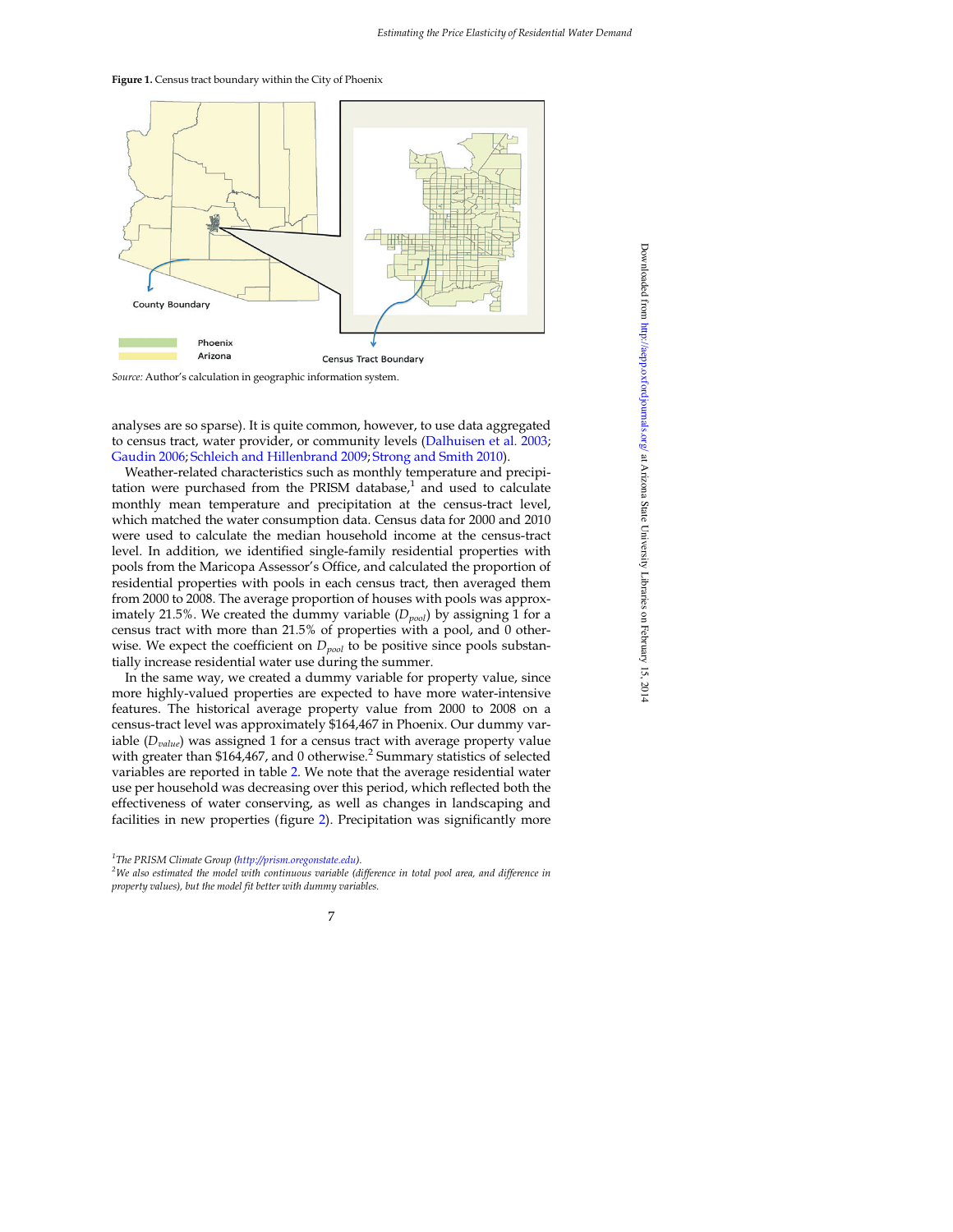Table 2. Summary Statistics of Selected Variables, 3,744 Observations

 $\infty$ 

| Variable                                                                                                     | 2000                                                          | 2002                                                         | 2004                                                         | 2006                                                            | 2008                                                         |
|--------------------------------------------------------------------------------------------------------------|---------------------------------------------------------------|--------------------------------------------------------------|--------------------------------------------------------------|-----------------------------------------------------------------|--------------------------------------------------------------|
| Average Water Use/Household (CCF)<br>Average Precipitation (mm)<br>Average Temperature (Celsius)             | 17.43 (6.26-67.06)<br>16.07 (0-121.36)<br>22.88 (11.45-34.74) | 17.09 (6.29-69.44)<br>$8.52(0-38.94)$<br>22.68 (10.18-34.74) | 15.51 (6.47-77.82)<br>19.86 (0-89.35)<br>22.55 (11.17-34.02) | 15.31 (6.38-76.42)<br>14.36 (0-60.83)<br>22.77 (10.73-35.55)    | 13.97 (6.18-72.50)<br>20.70 (0-92.96)<br>22.62 (10.26-34.24) |
| Median Household Income (dollar/<br>year)                                                                    | \$40,778 (\$10,607-122,057)                                   |                                                              |                                                              |                                                                 | \$49,947 (\$9,668-\$231,500)                                 |
| $Dum_{Pool}$                                                                                                 | $0.4046(0-1)$                                                 | $0.4046(0-1)$                                                | $0.4046(0-1)$                                                | $0.4046(0-1)$                                                   | $0.4046(0-1)$                                                |
| $Dum_{Res\ Value}$<br>Historical % of property with a pool Historical average values of residential property | $0.2209(0-1)$                                                 | $0.2209(0-1)$                                                | $0.2209(0-1)$                                                | $0.2209(0-1)$<br>$0.215(0-1)$ \$164,467 (\$16,445-\$8, 084,218) | $0.2209(0-1)$                                                |

Note: Numbers inside parentheses represent maximum (upper bound) and minimum (lower bound) values.

 $4102$ ,  $21$  yraurd  $64$  m seirardi. I visrevial on  $8$  and  $\mu$  as  $\sqrt{9}$  and  $\mu$   $\sqrt{9}$  and  $\mu$  and  $\mu$  and  $\mu$  and  $\mu$  and  $\mu$  and  $\mu$  and  $\mu$  and  $\mu$  and  $\mu$  and  $\mu$  and  $\mu$  and  $\mu$  and  $\mu$  and  $\mu$  an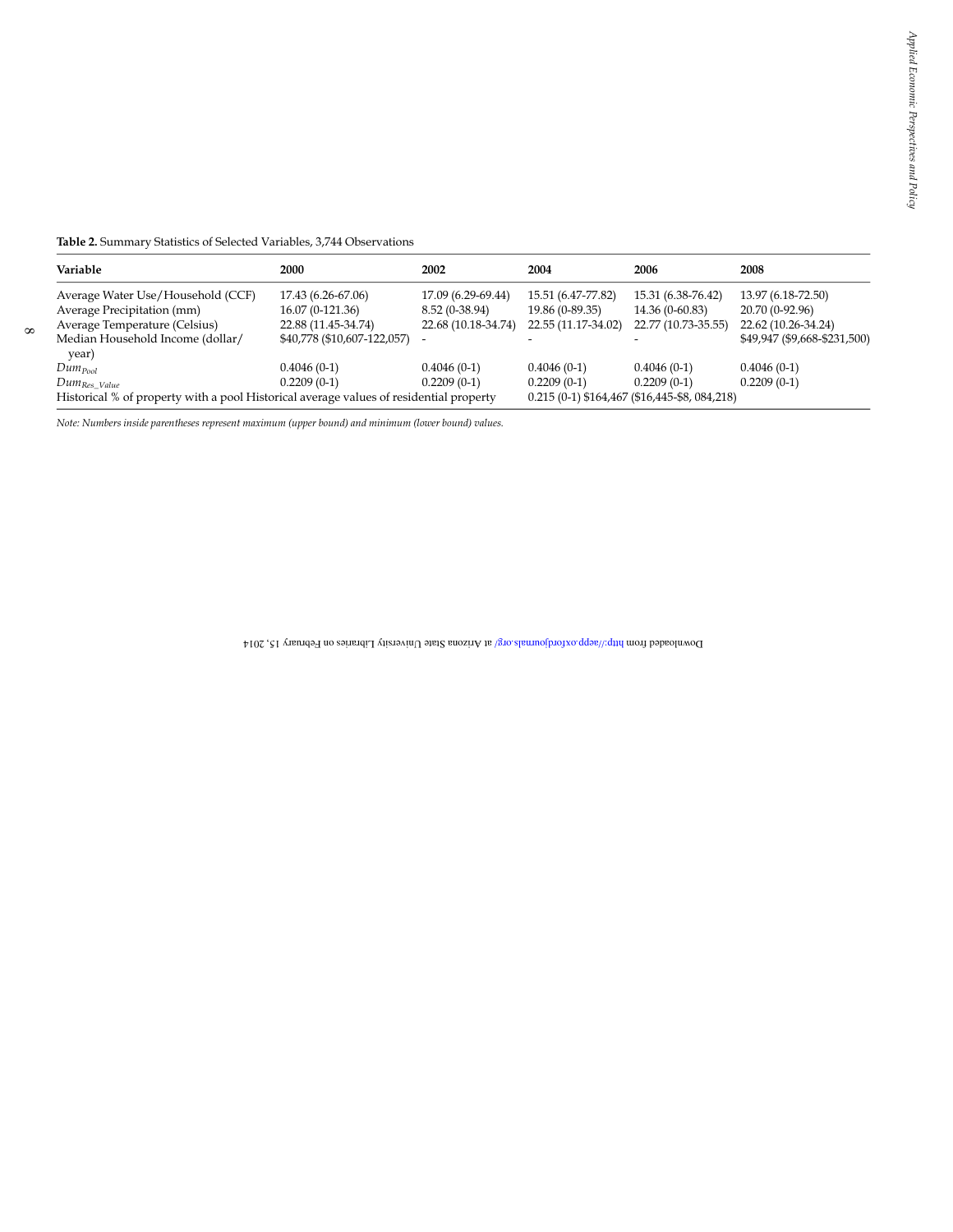

#### Figure 2. Historical population and water use

Source: City of Phoenix: Water Resource & Conservation.

variable than temperature in the period. Mean monthly precipitation for the year 2002 was, for example, approximately 50% of mean monthly precipitation in the base year 2000. By comparison, mean monthly temperatures exhibited relatively little variation over the years.

Median income was calculated using census 2000 and 2010 demographic data. Since income for other years are not available at the census-tract level at the moment, we matched 2010 income with the closest year for which we have consumption data, which is 2008. We estimated the income elasticity of water demand for a model differenced between 2000 and 2008.

Price variation in the dataset is derived from the fact that the City of Phoenix adjusts the water rate every year to meet the increasing cost of delivering and maintaining residential water supplies. Table 3 shows the monthly fixed fee and marginal price schedule of water across different seasons of the year; the price schedule was obtained from the City of Phoenix 's Water Resource Department. The water rate in Phoenix is characterized by a two-block pricing structure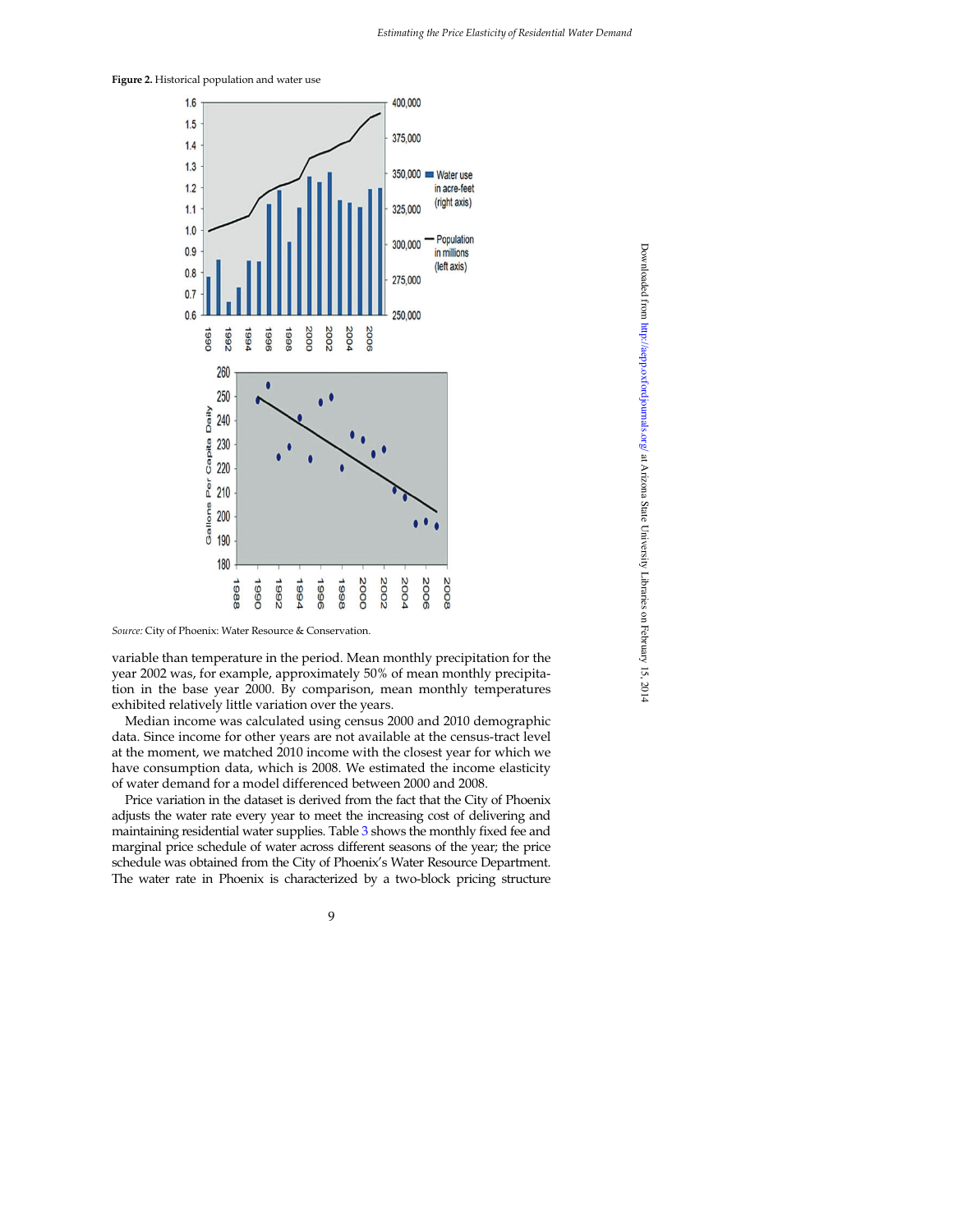#### Table 3. Water Rates in Phoenix

|                           | 2000   | 2002   | 2006   | 2007   | 2008   |
|---------------------------|--------|--------|--------|--------|--------|
| Monthly Fixed Rate        | \$5.16 | \$5.16 | \$4.64 | \$4.64 | \$4.64 |
| Volume Charge             |        |        |        |        |        |
| Low water use season      | \$1.12 | \$1.24 | \$1.50 | \$1.65 | \$1.83 |
| (Dec., Jan., Feb., March) |        |        |        |        |        |
| Medium water use season   | \$1.32 | \$1.47 | \$1.77 | \$1.97 | \$2.20 |
| (April, May, Oct., Nov.)  |        |        |        |        |        |
| High water use season     | \$1.68 | \$1.87 | \$2.24 | \$2.50 | \$2.81 |
| (June, July, Aug., Sept.) |        |        |        |        |        |
| Environmental Charge      | \$0.08 | \$0.08 | \$0.23 | \$0.25 | \$0.31 |

Source: Phoenix Water Resources Department.

that has two components: a monthly fixed charge and a volume charge. The monthly fixed charge covers the use of 4,488 gallons (6 CCF)<sup>3</sup> of water use for October through May, and 7,480 gallons (10 CCF) for June through September. A water user in the first block pays only the monthly fixed charge. The volume charge consists of a user charge and an environmental charge.

Water users in the second block face a marginal price (volume charge/ CCF + environmental charge/CCF) associated with the additional amount of water use per unit. For example, during the summer (high water use season), the water user pays only the monthly fixed charge up to 10 CCF of water/month. However, consumers that use additional water beyond 10 CCF are subject to a volume charge on a CCF basis. During the fall and winter seasons (medium and low water use seasons), the threshold between the first and second blocks is 6 CCF of water use. Consumers using any extra water beyond that threshold also face a volume charge. Hence, water users in the second block pay both a monthly fixed charge and a volume charge. In this study, we focused on the sample that falls in the second block of water use.

# Results and Discussion

We selected the following two-year intervals with which to estimate the short- and long-run price elasticity of residential water demand: 2000, 2002, 2004, 2006, and 2008. We note that the demand model estimated in this study is not a structural demand model, but does have a linear form. The resulting price elasticities are approximations based on limited variation in marginal prices in our data set.

Table 4 shows the estimated coefficients from the two differenced regression models estimated: the model that uses the constant as a price effect (MCP), and the model that includes a direct measure of price effect (MDP). As in most previous studies, higher temperatures and lower rainfall are expected to increase the quantity of water consumed. Table 4 shows that the coefficients on temperature and precipitation were all significant, and had the expected signs in both models (except for 2004 in the MDP model, where the coefficient on temperature was negative, but insignificant). The coefficients on our two dummy variables,  $D_{pool}$  and  $D_{value}$ , were both

<sup>3</sup>One hundred cubic feet units equals 748 gallons.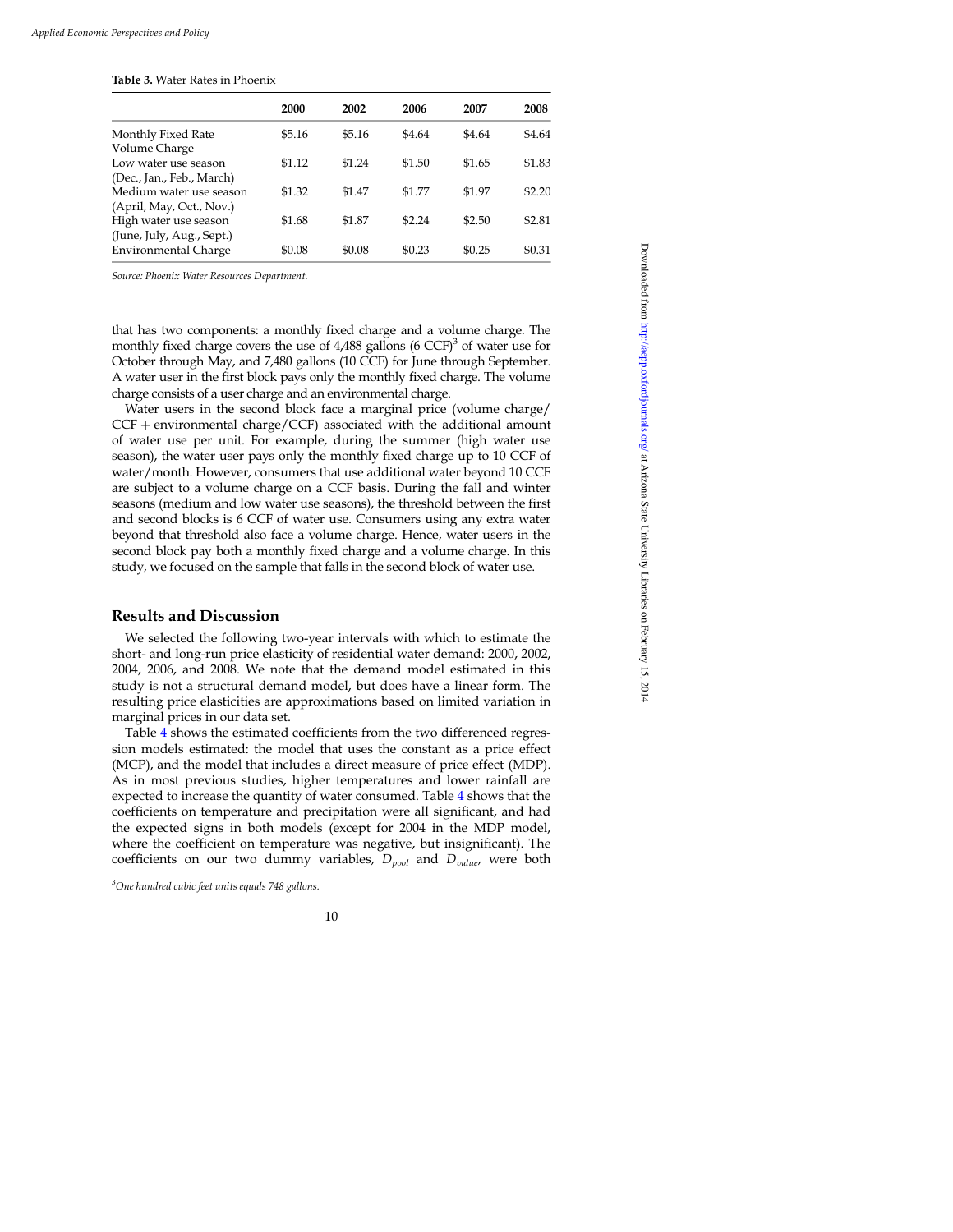at A riz o n a State U niv e r sity

http://aepp.oxfordjournals.or

Downloaded from http://aepp.oxfordjournals.org/

ownloaded from

Libraries on February 15, 2014

| <b>Table 4.</b> Estimated Coefficients from MCP and MDP Models |
|----------------------------------------------------------------|
|----------------------------------------------------------------|

| Variable                             | <b>MCP Model</b>         | <b>MDP</b> Model        | <b>Partial F-Statistics</b> |
|--------------------------------------|--------------------------|-------------------------|-----------------------------|
| 2000 vs. 2002                        |                          |                         |                             |
| $(3,685 \text{ obs.})$               |                          |                         |                             |
| Constant                             | $-0.8878(0.0444)$ ***    | $-0.4345(0.0941)$ ***   |                             |
| Difference in                        | $0.1189(0.0189)$ ***     | $0.1249(0.0188)$ ***    |                             |
| Temperature                          |                          |                         |                             |
| Difference in                        | $-0.0279(0.0011)$ ***    | $-0.0289(0.0011)$ ***   |                             |
| Precipitation                        |                          |                         |                             |
| $Dum_{Pool}$                         | $0.5734(0.0726)$ ***     | $0.5748(0.0723)$ ***    |                             |
| $\mathrm{Dum}_{\mathrm{Res\_Value}}$ | $0.5253(0.0444)***$      | $0.5243$ $(0.0875)$ *** |                             |
| Difference in Price                  |                          | -7.4523 (1.365)***      |                             |
| $R^2$                                | 0.2021                   | 0.2085                  | $F(1,3,684) \sim 29.74***$  |
| 2000 vs. 2004                        |                          |                         |                             |
| $(3,677 \text{ obs.})$               |                          |                         |                             |
| Constant                             |                          |                         |                             |
| Difference in                        | -2.3068 (0.0497)***      | $1.3444(0.3109)$ ***    |                             |
|                                      | $0.0645(0.0092)$ ***     | $-0.0107(0.0110)$       |                             |
| Temperature                          |                          |                         |                             |
| Difference in                        | $-0.0249(0.0014)$ ***    | $-0.0304(0.0015)$ ***   |                             |
| Precipitation                        |                          |                         |                             |
| $Dum_{Pool}$                         | $0.5811(0.0817***$       | $0.5789(0.0802)$ ***    |                             |
| $Dum_{Res\_Value}$                   | $0.5159(0.0991)$ ***     | $0.5103(0.0972)$ ***    |                             |
| Difference in Price                  | $\overline{\phantom{m}}$ | $-13.1450(1.1058)$ ***  |                             |
| $R^2$                                | 0.1168                   | 0.1495                  | $F(1,3676) \sim 141.10***$  |
| 2000 vs. 2006                        |                          |                         |                             |
| $(3,662 \text{ obs.})$               |                          |                         |                             |
| Constant                             | $-2.6928(0.0574)$ ***    | $0.5359(0.2221)$ ***    |                             |
| Difference in                        | $0.2520(0.0229)$ ***     | $0.2455(0.0223)$ ***    |                             |
| Temperature                          |                          |                         |                             |
| Difference in                        | $-0.0523(0.0015)$ ***    | $-0.0497(0.0016)$ ***   |                             |
| Precipitation                        |                          |                         |                             |
| $Dum_{Pool}$                         | $0.7356(0.0954)$ ***     | $0.7357(0.0926)$ ***    |                             |
| $Dum_{Res\_Value}$                   | $0.5183(0.1163)$ ***     | $0.5251(0.1129)***$     |                             |
| Difference in Price                  | $\overline{\phantom{a}}$ | -8.4245 (0.5609)***     |                             |
| $R^2$                                | 0.3109                   | 0.3509                  | $F(1,3,661) \sim 225.23***$ |
| 2000 vs. 2008                        |                          |                         |                             |
| $(3,657 \text{ obs.})$               |                          |                         |                             |
| Constant                             | $-3.7565(0.0686)$ ***    | 3.1981 (0.2273)***      |                             |
| Difference in                        | $0.2900(0.0245)$ ***     | $0.2503(0.0217)$ ***    |                             |
|                                      |                          |                         |                             |
| Temperature                          |                          |                         |                             |
| Difference in                        | $-0.0284(0.0014)$ ***    | $-0.0367(0.0013)$ ***   |                             |
| Precipitation                        |                          |                         |                             |
| $Dum_{Pool}$                         | $0.8678(0.1136)$ ***     | $0.9081(0.1006)$ ***    |                             |
| $\mathrm{Dum}_{\mathrm{Res\_Value}}$ | $0.6052(0.1376)$ ***     | $0.6018(0.2274***$      |                             |
| Difference in Price                  | $\overline{\phantom{0}}$ | $-10.0553(0.3168)$ ***  |                             |
| $R^2$                                | 0.2271                   | 0.3943                  | $F(1,3,656) \sim 1007.6***$ |

Note: Asterisks \*\*\*, \*\*, and \* denote significance at the 0.1%, 1%, and 5% levels, respectively. Numbers inside parentheses represent the robust standard error.

positive and significant. Over the whole period, we found the magnitude of the coefficient on  $D_{pool}$  to be increasing, which reflects the fact that the number of properties with a swimming pool was also increasing (the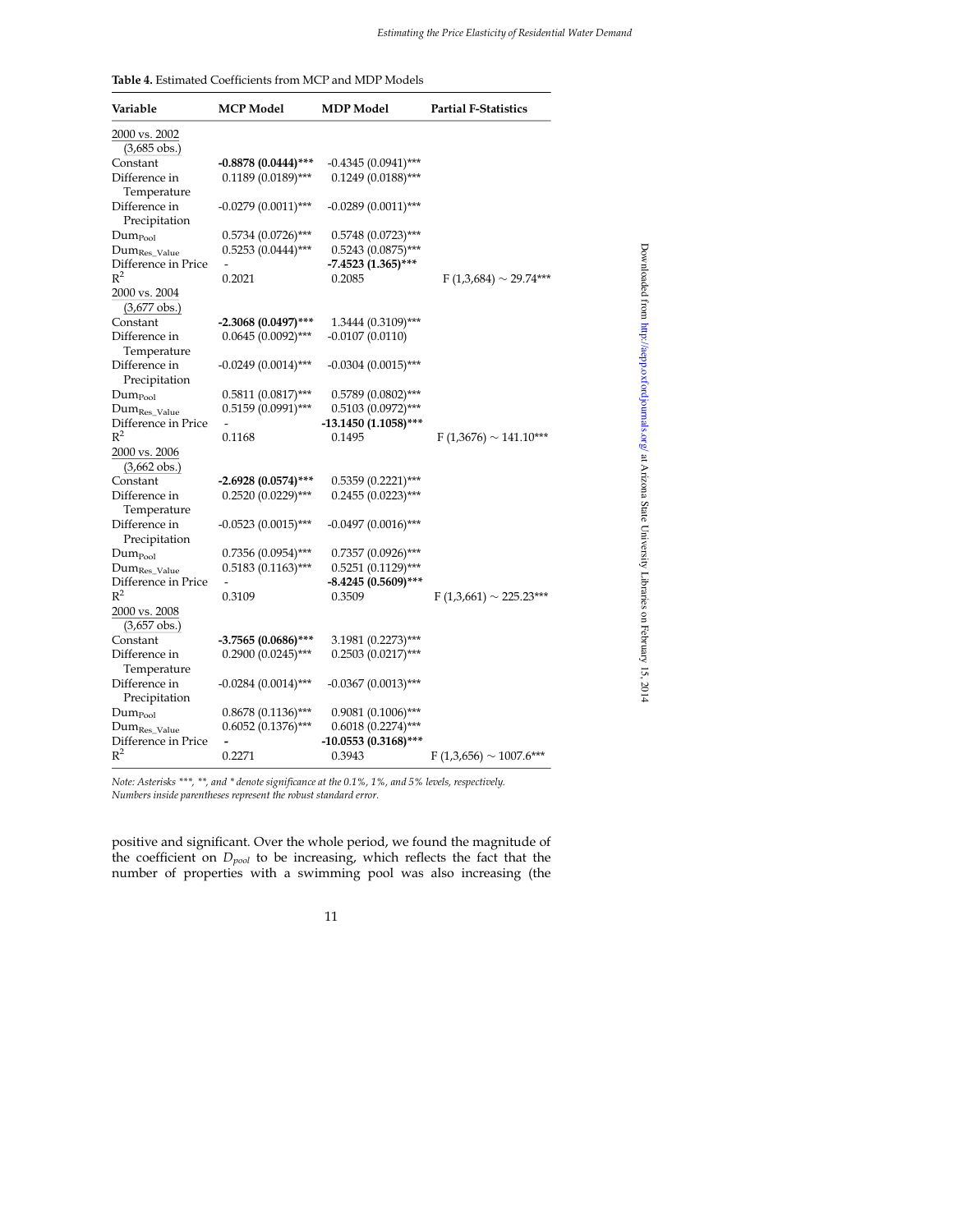average number of properties with a swimming pool at the census tract level increased from 260 in 2000, to 285 in 2008). The positive impact of  $D_{value}$  reflects the fact that more expensive houses tend to have more landscape areas, more bathrooms, and other water-using features.

The constant terms in the MCP model were negative and significant, but its value turned out to be vulnerable to adding variables. The coefficient on the direct price measures in the MDP model were also negative and significant, but turned out to be insensitive to the addition of variables.<sup>4</sup> A partial F-test to see whether the MDP model provides an improvement over the MCP model rejected the null hypothesis of equality between two models  $(P-value < 0.0001)$  for all samples, showing that including a direct price difference improves the model significantly.

Table 5 reports the price elasticities estimated from both models; there is a clear distinction between the two. Whereas the MCP models generated a decreasing price elasticity as the interval over which differences are taken lengthened, the MDP models generated an increasing elasticity. The results for one interval, 2002-2004, were out of line with the rest. The price elasticity in 2004 for the MDP model was significantly higher than for other years, and temperature turned out to be negative, although not significant. In addition, the adjusted  $R^2$  was lowest for 2004 among all years, indicating that other factors could have influenced residential water use beyond the predictors used in this study. Other than that, we found the price elasticity to increase as the interval lengthened.

Our estimate of the "short run" price elasticity—over the interval 2000-2002—was -0.661. Our estimate of the "long run" price elasticity—over the interval 2000-2008— was -1.155. These estimates are consistent with previous findings. Pint (1999) and Hewitt and Hanemann (1995) both estimated residential water demand in a similar environment (California and Texas). The former study estimated the price elasticity of demand to fall in the range of -0.14 to -1.24, while the latter found it to fall in the range of -1.53 to -1.629. Our estimates fall in the range of the former study, and are below the range of the latter. All three estimates are, however, higher than many others reported in the literature. One reason for this may be that many earlier studies used regression methods in which either the block pricing structure was not directly modeled, or the absence of significant variation in prices was not correctly addressed.

We also used the MDP model to estimate income effects. However, we were unable to investigate how the income elasticity of water demand evolves over time because income data at the census tract level do not exist for the years 2002, 2004, and 2006. We matched the 2010 census-aggregated household median income with closest year data in our sample, which is 2008, and estimated the MDP model for the 2000-2008 interval only. Table 6 reports the resulting parameter estimates, and the corresponding price and income elasticities. A partial F-test again shows that including the income difference significantly improves the model. The magnitude of coefficients on the constant, the price effect, temperature, and precipitation do not change much relative to those from the MDP model without income effects. However, as might be expected, the magnitude of coefficients on the two income-related dummies both decreased (by 40% and 12%, respectively).

 ${}^{4}$ The results are available from the authors upon request.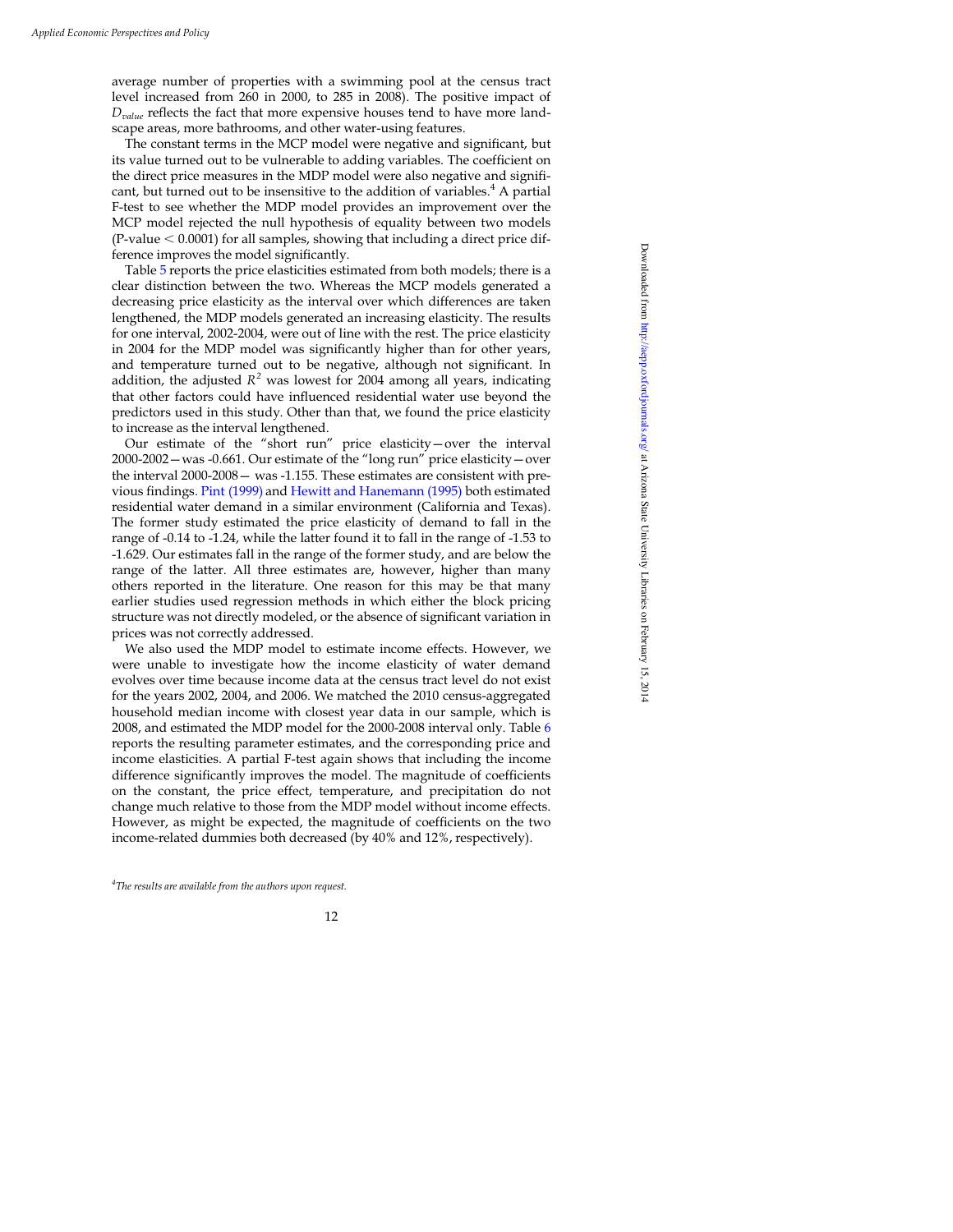Table 5. Price Elasticity Estimates from MCP and MDP Models

| Year                     | <b>MCP</b> Model   | <b>MDP</b> Model   |
|--------------------------|--------------------|--------------------|
| 2000 vs. 2002            | $-1.276$           | $-0.661$           |
|                          | $(-1.154,-1.399)$  | $(-0.427, -0.898)$ |
| $2000 \text{ vs. } 2004$ | $-0.957$           | $-1.494$           |
|                          | $(-0.910, -1.003)$ | $(-1.216, -1.776)$ |
| $2000 \text{ vs. } 2006$ | $-0.931$           | $-1.016$           |
|                          | $(-0.892, -0.969)$ | $(-0.885, -1.149)$ |
| $2000 \text{ vs. } 2008$ | $-0.849$           | $-1.553$           |
|                          | $(-0.836 - 0.857)$ | $(-1.457,-1.649)$  |

Note: A 95% confidence interval for elasticity was constructed using the bootstrapping method.

Using estimated parameters for income and price effects, and the mean marginal price and mean water use for 2008, we calculated approximate price and income elasticities and their corresponding 95% confidence intervals, which are presented in the third column of table 6. The 95% confidence interval was constructed using the bootstrapping method. The estimate of price elasticity is close to that from the MDP model without the income effect. Our mean estimate of the income elasticity of water demand is about 0.036, showing that a 1% increase in median household income between 2000 and 2008 increased water use by 0.036% over that interval. The fact that consumers with higher income tend to use more water is consistent with previous findings. In fact, mean daily water use in Scottsdale (median household income of \$71,816)<sup>5</sup>, at 249 gallon/day was more than double that of Phoenix (median household income of \$48,596), at 123 gallons/day in 2008 (Western Resource Advocates 2010). We note that our estimates of the income elasticity of demand for water are at the lower end of the range of income elasticities from previous studies.

Finally, we considered how the price elasticity of water demand changed at different levels of water use by estimating the price elasticity of water demand at different quantiles of water use in the sample. We used a quantile MDP regression model to obtain price estimates at the 0.1, 0.25, 0.5, 0.75, and 0.9 quantiles of water use. Table 7 presents the estimated coefficients, and the price and income elasticity estimates from the quantile regression model for the 2000-2008 interval, along with their 95% confidence intervals. The table shows that the impact of climate decreases as water use increases, indicating that higher water users in Phoenix are less responsive to a change in rainfall or temperature than low water users. <sup>6</sup> Furthermore, the price elasticity of demand is higher at lower levels of water use than at higher water use levels, indicating that low water users are more price-sensitive than high water users. This is consistent with findings on quantile energy demand studies, which show that electricity consumers' sensitivities to price are strongest at the lowest levels of electricity consumption (Fan and Hyndman 2011; Kaza 2013).

<sup>&</sup>lt;sup>5</sup>Statistics were taken from State & County Quick Facts (Census 2010).

<sup>&</sup>lt;sup>3</sup>Statistics were taken from State & County Quick Facts (Census 2010).<br><sup>6</sup>The coefficient on temperature at 10 percentile water use is 2.22 times bigger than that at the 90 percentile, while the coefficient on precipitation at 10 percentile water use is 1.11 times bigger than that at the 90 percentile.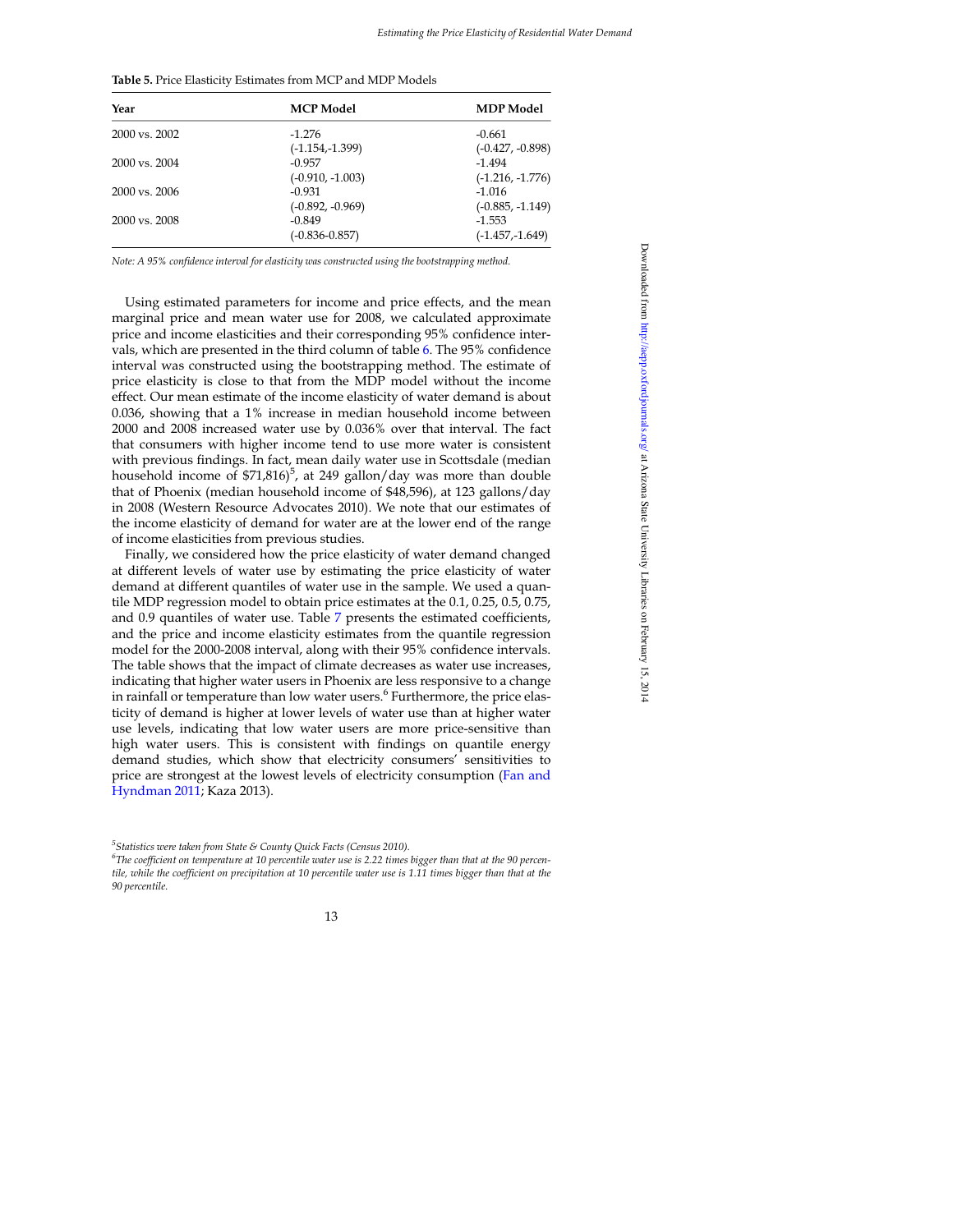Table 6. MDP Model with both Price and Income Effect, 2000 vs. 2008

| Variable                    | <b>Estimated Coefficient</b> | Elasticity              |
|-----------------------------|------------------------------|-------------------------|
| Constant                    | $3.0496(0.2276)$ ***         | -                       |
| Difference in Temperature   | $0.2515(0.0216)$ ***         |                         |
| Difference in Precipitation | $-0.0366(0.0012)$ ***        |                         |
| $Dum_{Pool}$                | $0.7985(0.1018)$ ***         |                         |
| $Dum_{Res\ Value}$          | $0.3638(0.1274)$ ***         |                         |
| Difference in Price         | $-10.0513(0.3153)$ ***       | $-1.549(-1.458,-1.639)$ |
| Difference in Income        | 9.95e-06 (1.64e-06)***       | 0.036(0.014, 0.058)     |
| $R^2$                       | 0.4003                       |                         |
| <b>Partial F-Statistics</b> | $F(1,3656) \sim 36.51***$    |                         |

Note: Asterisks \*\*\*, \*\*, and \* denote significance at the 0.1%, 1%, and 5% levels, respectively. Numbers inside parentheses represent the robust standard error. A 95% confidence interval for elasticity was constructed using the bootstrapping method based on 5,000 drawings.

An inspection of the summary statistics for income and water uses by quantile confirms that water users in the higher quantiles have a higher income than water users in the lower quantiles, which indicates that high-income households were less sensitive to water price increases than lower income households. This is as expected, because the water bill is a much smaller proportion of monthly expenditure for high-income people than for low-income households. Not surprisingly, we found the income elasticity of demand to be higher amongst high water users than amongst low water users.

#### Summary and Discussion

The main goal of this study was to estimate the short- and long-run price elasticity of water demand in cases where the dataset is derive from a single water provider, and where there is limited price variation. We employed a differenced regression approach that includes a direct measure of price, and found that the price elasticity exhibits an increasing pattern over time, which is consistent with previous findings. We also found water use to be increasing in income, and that low water users (lower income users) were more sensitive to increasing prices than high water users (higher income users).

Our study does have its limitations; one is that the differenced regression method is not capable of addressing the block-switching behavior associated with a change in marginal price, which leads us to focus only on users in the second block. Another limitation stems from the fact that there is no price variation within seasons. This problem might be overcome if data on the City of Phoenix were combined with data from other providers. Moreover, since our estimates are somewhat higher than the historical average of price-elasticity estimates, it would be desirable to estimate this model using the data from other single providers in Phoenix Metropolitan areas such as Chandler, Mesa, Tempe, etc.

Nevertheless, the approach demonstrates that it is possible to recover the kind of elasticity estimates required to manage adaptation to climate change from rather unpromising data. These findings have implications for demand management as a strategy for adapting to the water implications of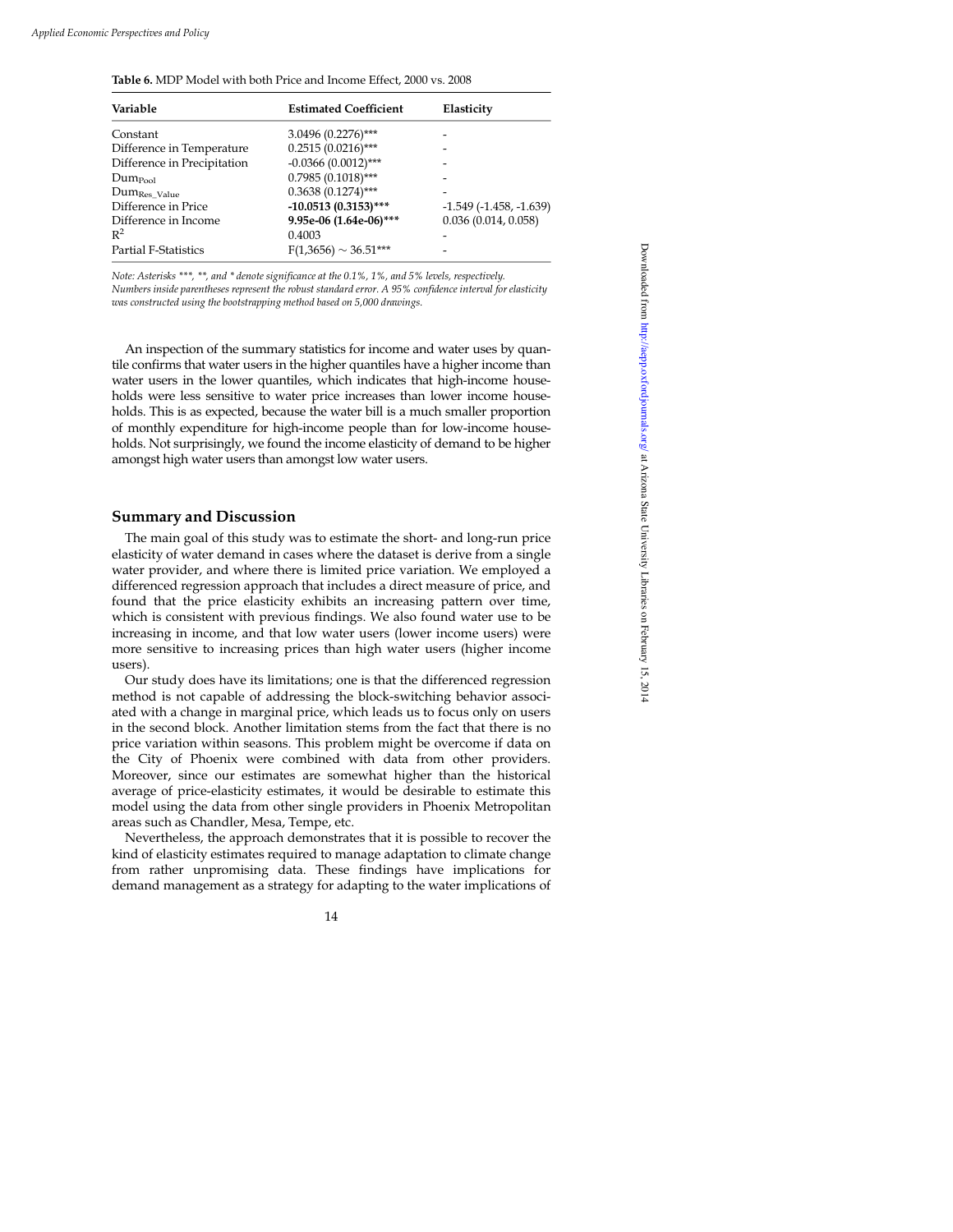| Table 7. Estimated Coefficients and Price and Income Elasticity Estimated from Quantile Regression Method (2000 vs. 2008) |  |  |
|---------------------------------------------------------------------------------------------------------------------------|--|--|
|                                                                                                                           |  |  |

| 10 Percentile               | 25 Percentile                  | 50 Percentile           | 75 Percentile           | 90 Percentile                                  |
|-----------------------------|--------------------------------|-------------------------|-------------------------|------------------------------------------------|
| $2.8740(0.2942)***$         | $3.1890(0.2023)***$            | $3.1316(0.2001)$ ***    | $2.7824(0.2308)***$     | $3.1697(0.2479)$ ***                           |
| $0.3659(0.0233)$ ***        | $0.3093(0.0148)$ ***           | $0.2478(0.0154)$ ***    | $0.1977(0.0161)$ ***    | $0.1648(0.0192)$ ***                           |
| $-0.0396(0.0233)$ ***       | $-0.0390(0.0009)$ ***          | $-0.03491(0.0009)$ ***  | $-0.0317(0.0012)$ ***   | $-0.0355(0.0019)$ ***                          |
| $1.0868(0.1349)$ ***        | $0.6611(0.0837)$ ***           | $0.4047(0.0904)$ ***    | $0.2143(0.0995)$ **     | 0.2192(0.1463)                                 |
| $-1.5728(0.3620)$           | 0.0321(0.1279)                 | $0.5619(0.1573)$ ***    | $1.0185(0.1565)$ ***    | $1.7416(0.2954)$ ***                           |
| $-13.1453(0.3720)$ ***      | $-11.9699(0.2871)$ ***         | $-10.1473(0.3157)$ ***  | $-7.8476(0.3720)$ ***   | $-6.7451(0.3766)$ ***                          |
| 7.32e-07 (3.92e-06)         | $1.41e-05(1.91e-06)$ ***       | $1.85e-05(1.59e-06)***$ | $0.00002$ (1.77e-06)*** | $1.80e-05(2.28e-06)***$                        |
| $-2.399$ $(-2.265, -2.532)$ | $-2.116$ $(-2.017, -2.216)$    | $-1.697(-1.594,-1.801)$ | $-1.314(-1.192,-1.436)$ | $-0.889(-0.791,-0.986)$<br>0.075(0.056, 0.094) |
|                             | $0.002$ ( $-0.021$ , $0.025$ ) | 0.045(0.033, 0.057)     | 0.067(0.056, 0.078)     | 0.078(0.064, 0.091)                            |

Note: Asterisks \*\*\*, \*\*, and \* denote significance at the 0.1%, 1%, and 5% levels, respectively.

ն<br>51

Numbers inside parentheses represent the robust standard error. A 95% confidence interval for elasticity was constructed using the bootstrapping method based on 5,000 drawings.

E stim

atin g th e P ric e Ela

 $1002$ ,  $21$  yraur before the  $\sqrt{3}$  and  $\sqrt{3}$  and  $\sqrt{3}$  and  $\sqrt{3}$  are  $\sqrt{3}$  and  $\sqrt{3}$  and  $\sqrt{3}$  and  $\sqrt{3}$  and  $\sqrt{3}$  and  $\sqrt{3}$  and  $\sqrt{3}$  and  $\sqrt{3}$  and  $\sqrt{3}$  and  $\sqrt{3}$  and  $\sqrt{3}$  and  $\sqrt{3}$  and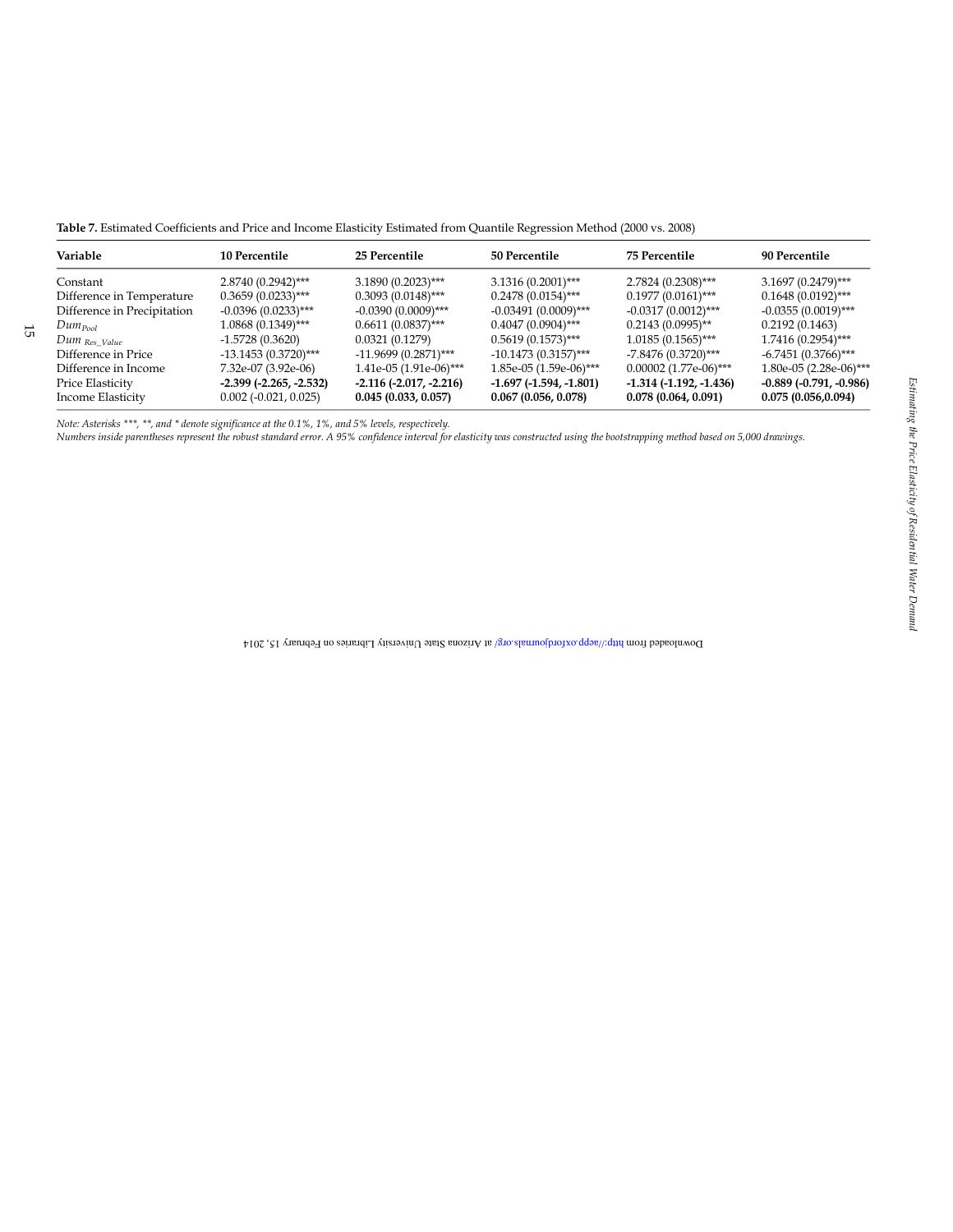climate change. Understanding differences in the price responsiveness of different groups helps target demand management to areas where it will be most effective, and understanding the evolution of price responsiveness over time helps target the sequencing of measures. Understanding the price elasticity of demand also helps clarify the revenue implications of different measures.

In Phoenix, for example, the greater price responsiveness of low-income/ low water-users indicates that water conservation by demand management may require a different pricing structure than currently exists. At current prices, demand management through a proportionate increase would be more effective amongst low-income groups than amongst high-income/high water users. The lower price responsiveness of high-income users indicates that the effectiveness of demand management for those users might require a significantly steeper price structure than currently exists. The evidence suggests that most residential water use in Phoenix is accounted for by outdoor irrigation, and is associated with relatively high water-users/high-income households (Western Resource Advocates 2010). A steeper pricing structure implies that water bills might be substantially raised for those largely highincome groups in the upper consumption block. Since short-run elasticities are lower than long-run elasticities for high income groups, this would also affect the timing of both the revenue streams associated with a given measure, and the projected change in the level of water consumption.

With good estimates of the price and income elasticity of demand it is possible to develop price structures that are able to achieve targeted changes in consumption without being punitive to any particular groups. Given that climate change is likely to impact various income groups differently, this may be important. The fact that the price elasticity of demand is higher among low-income/low water-use groups does not imply that demand management measures should be targeted only at those groups. What it does imply is that price measures should be designed to be effective at all income levels.

# Acknowledgements

This publication was made possible by grant number 0836046 from the National Science Foundation, but its contents are solely the responsibility of the authors and do not necessarily represent the official views of the National Science Foundation.

# References

- Arbues, F., M.A. Garcia-Valinas, and R. Martinez-Espineira. 2003. Estimation of Residential Water Demand: A State-of-art Review. The Journal of Socio-Economics  $32 \cdot 81 - 102$
- Balling, R.C., and P. Gober. 2006. Climate Variability and Residential Water Use in the City of Phoenix, Arizona. Journal of Applied Meteorology and Climatology 46: 1130–1137. Billings, R.B., and D.E. Agthe. 1980. Price Elasticities for Water: A Case of Increasing Block Rates. Land Economics 56: 73–84.
- Burtless, G., and J.A. Hausman. 1978. The Effect of Taxation on Labor Supply: Evaluating the Gary Income Maintenance Experiment. Journal of Political Economy 86: 1101–1130.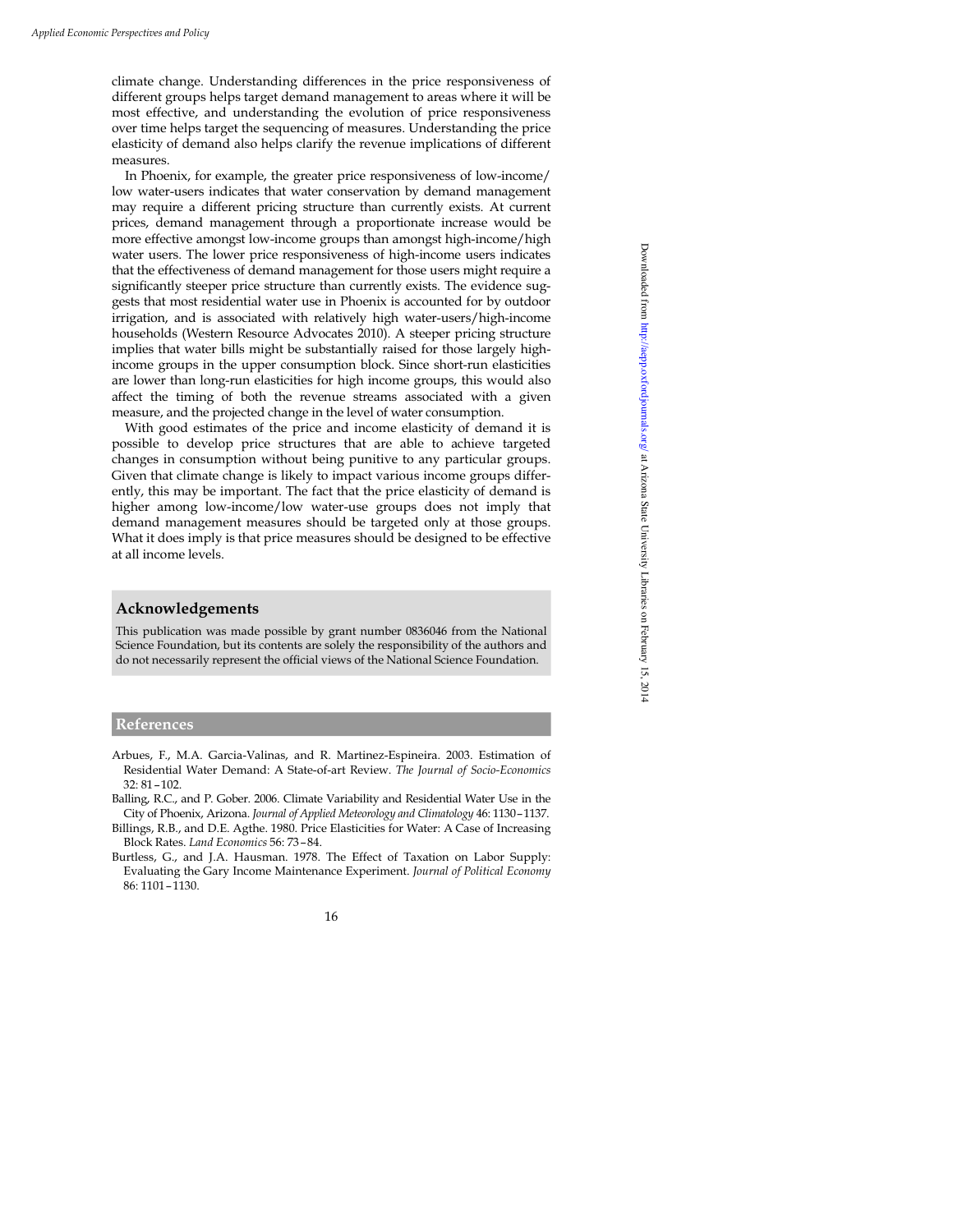- Campbell, H.E. 2004. Prices, Devices, People, or Rules: the Relative Effectiveness of Policy Instruments in Water Conservation. Review of Policy Research 21 (5): 637–662.
- Campbell, H.E., H.L. Larson, R.M. Johnson, and M.J. Waits. 1999. Some Best Bet in Residential Water Conservation: Results of Multivariate Regression Analysis, City of Phoenix, 1999–1996. The Morrison Institute for Public Policy.
- Dalhuisen, J.M., R.J.G.M. Florax, H. de Groot, and P. Nijkamp. 2003. Price and Income Elasticities of Residential Water Demand: A Meta-analysis. Land Economics 79: 292–308.
- Espey, M., J. Espey, and W.D. Shaw. 1997. Price Elasticity of Residential Demand for Water: A Meta-analysis. Water Resources Research 33 (6): 1369–1374.
- Fan, S., and R.J. Hyndman. 2011. The Price Elasticity of Electricity Demand in South Australia. Energy Policy 39: 3709–3719.
- Gaudin, S. 2006. Effect of Price Information on Residential Water Demand. Applied Economics 38: 383–393.
- Gottlieb, M. 1963. Urban Domestic Demand or Water in the United States. Land Economics 39 (2): 204–210.
- Hausman, J.A. 1985. Taxes and Labor Supply. The Handbook of Public Economics. Amsterdam: North-Holland.
- Hewitt, J., and M. Hanemann. 1995. A Discrete-continuous Choice Approach to Residential Water Demand under Block Rate Pricing. Land Economics 71 (2): 173–192.
- Kaza, N. 2010. Understanding the Spectrum of Residential Energy Consumption: A Quantile Regression Approach. Energy Policy 38: 6574–6585.
- Klaiber, H.A., V.K. Smith, M. Kaminsky, and A. Strong. 2012. Measuring Price Elasticities for Residential Water Demand with Limited Information. Working paper, Carey School of Business, Arizona State University.
- Martinez-Espineira, R. 2002. Residential Water Demand in Northwest of Spain. Environmental and Resource Economics 21: 161–187.
- 2007. An Estimation of Residential Water Demand Using Co-integration and Error Correction Techniques. Journal of Applied Economics 6 (1): 161-184.
- Mazzanti, M., and A. Montini. 2006. The Determinants of Residential Water Demand. Empirical Evidence for a Panel of Italian Municipalities. Applied Economics Letters 13: 107–111.
- Nataraj, S., and W.M. Hanemann. 2011. Does Marginal Price Matter? A Regression Discontinuity Approach to Estimating Water Demand. Journal of Environmental Economics and Management 61: 198–212.
- Natural Resources Defense Council. 2011. Water Facts: Phoenix, Arizona: Identifying and Becoming More Resilient to Impacts of Climate Change. http://www.nrdc. org/water/files/ClimateWaterFS\_PhoenixAZ.pdf
- Nauges, C., and A. Thomas. 2000. Privately-operated Utilities, Municipal Price Negotiation, and Estimation of Residential Water Demand: the Case of France. Land Economics 76: 68–85.
- -. 2003. Long-run Study of Residential Water Consumption. Environmental and Resource Economics 26: 25–43.
- Nordin, J.A. 1976. A Proposed Modification on Taylor's Demand-supply Analysis: Comment. The Bell Journal of Economics 7 (2): 719–721.
- Olmsted, S.M., W.M. Hanemann, and R.N. Stavins. 2007. Water Demand under Alternative Price Structures. Journal of Environmental Economics and Management 54 (2): 181–198.
- Olmsted, S.M., and R.N. Stavins. 2006. Managing Water Demand: Price vs. Non-price Conservation Programs. Pioneer Institute for Public Policy Research, Boston, Massachusetts.
- Pint, E.M. 1999. Household Responses to Increased Water Rates during the California Drought. Land Economics 75 (2): 246–266.